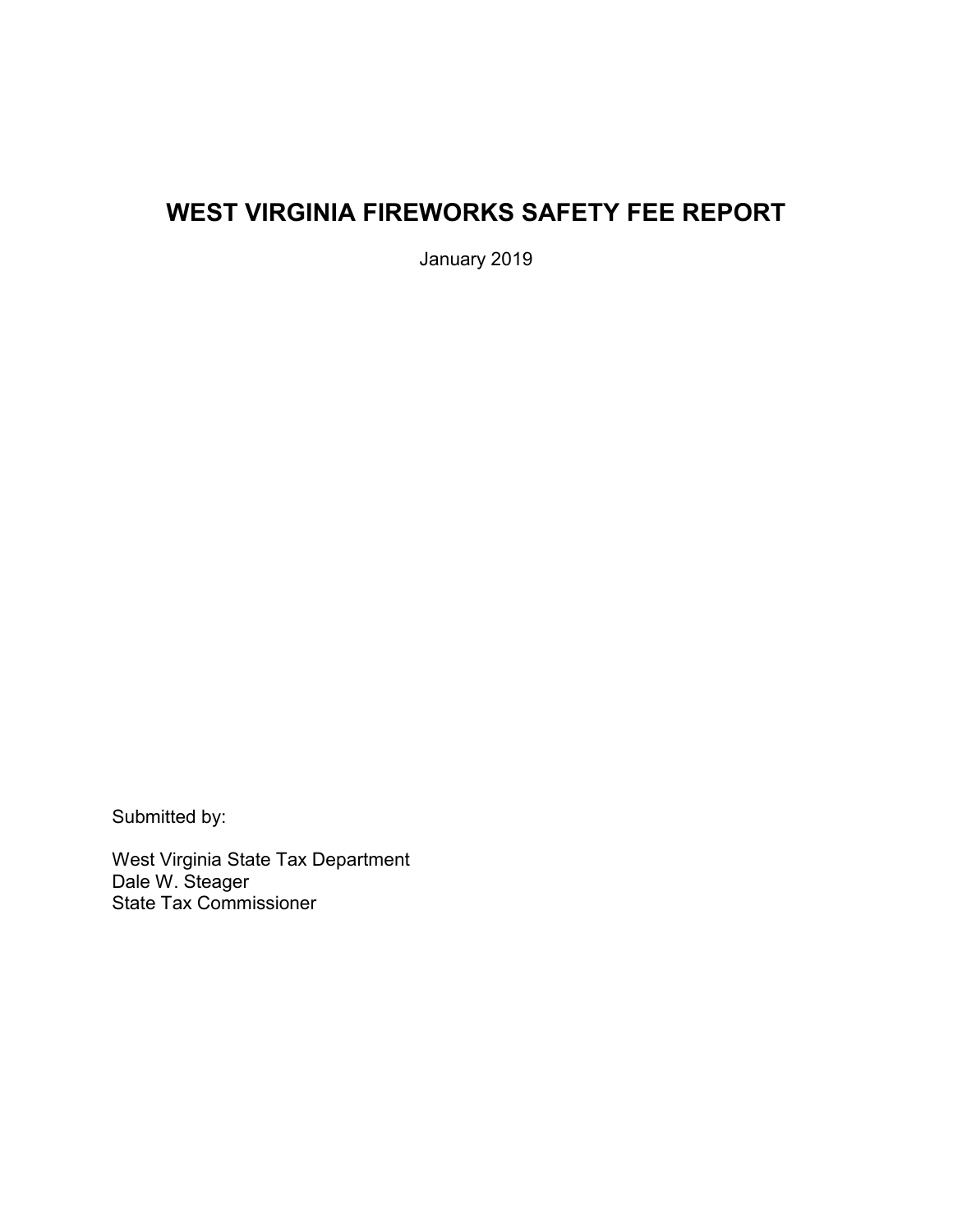## **TABLE OF CONTENTS**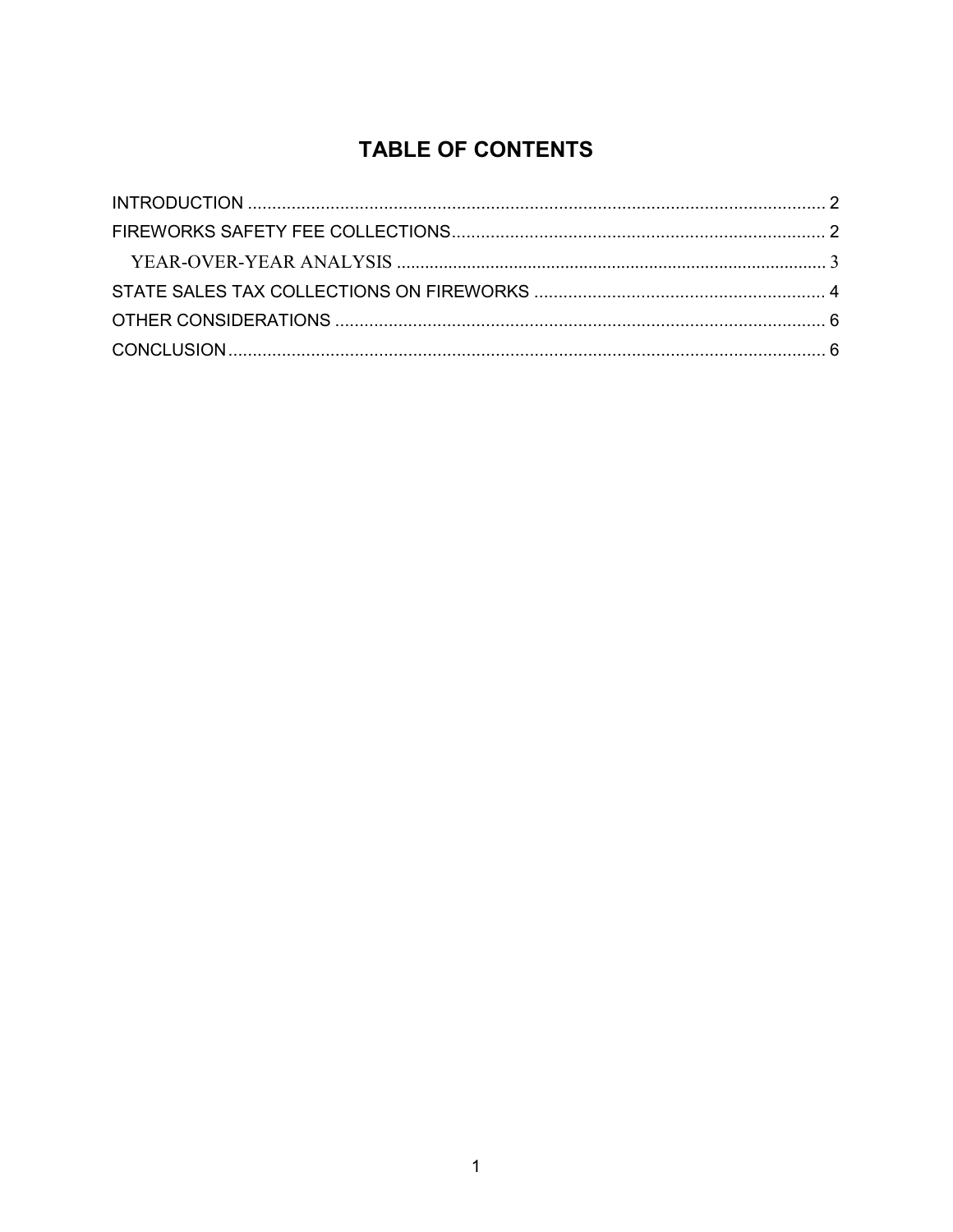### **INTRODUCTION**

<span id="page-2-0"></span>The West Virginia Legislature enacted the Enrolled Committee Substitute for House Bill 2852 (HB 2852) during the 20[1](#page-2-2)6 Regular Session. This bill legalized<sup>1</sup> the sale of fireworks in the State effective June 1, 2016 and levied a fee, called the Fireworks Safety Fee, on such purchases in addition to the imposition of State and local sales taxes on sales of fireworks as applicable. Per Section 29-3E-7(a) et seq. of the West Virginia Code, this fee is equal to 12 percent of the sale price of consumer fireworks sold in the State. The Bill designated 75 percent of revenues<sup>[2](#page-2-3)</sup> to be distributed to the Veterans' Facility Support Fund and the remaining 25 percent to the Fire Protection Fund.[3](#page-2-4) Pursuant to Section 29-3E-14 of the West Virginia Code, this report details the Fireworks Safety Fee and State sales tax revenues received from its enactment.

### **FIREWORKS SAFETY FEE COLLECTIONS**

<span id="page-2-1"></span>The passage of HB 2852 made sales of fireworks in West Virginia legal effective June 1, 2016. Due to a statutory lag, Fireworks Safety Fees collected by retailers in each month are remitted to the Tax Department the following month. (For example, fees collected in June representing June sales are typically remitted to the Tax Department in July.) Table 1 illustrates the allocation of collections by quarter to each fund along with the administrative fee reserved for the Tax Department from July 2016 through December 2018.

| <b>Fiscal</b><br>Year | Quarter        | <b>Veteran's</b><br><b>Facility</b><br><b>Support</b><br><b>Fund</b> | <b>Fire</b><br><b>Protection</b><br><b>Fund</b> | <b>Administrative</b><br><b>Fees</b> | <b>Total</b> |
|-----------------------|----------------|----------------------------------------------------------------------|-------------------------------------------------|--------------------------------------|--------------|
| 2017                  |                | \$555,230                                                            | \$185,077                                       | 7,477<br>\$                          | \$747,784    |
| 2017                  | $\overline{2}$ | \$<br>5,026                                                          | 1,675<br>\$                                     | \$<br>68                             | 6,769<br>\$  |
| 2017                  | 3              | \$<br>6,500                                                          | \$<br>2,167                                     | \$<br>87                             | \$<br>8,754  |
| 2017                  | 4              | \$<br>11,501                                                         | \$<br>3,833                                     | \$<br>155                            | \$<br>15,489 |
| 2018                  | 1              | \$454,018                                                            | \$151,339                                       | \$<br>6,114                          | \$611,471    |
| 2018                  | 2              | 55,108<br>\$                                                         | 18,370<br>\$                                    | \$<br>743                            | \$<br>74,221 |
| 2018                  | 3              | \$<br>17,974                                                         | \$<br>5,991                                     | \$<br>243                            | \$<br>24,208 |
| 2018                  | 4              | \$<br>8,688                                                          | \$<br>2,896                                     | \$<br>130                            | \$<br>11,714 |
| 2019                  | 1              | \$381,678                                                            | \$127,226                                       | \$<br>5,140                          | \$514,044    |
| 2019                  | 2              | \$<br>69,806                                                         | \$23,269                                        | \$<br>940                            | 94,015<br>\$ |
| <b>Total</b>          |                | \$1,565,529                                                          | \$521,843                                       | \$21,097                             | \$2,108,469  |

#### **Table 1 – Fireworks Safety Fee Collections by Fund 1st Quarter FY20167 to 2nd Quarter FY2019**

 $\overline{a}$ 

<span id="page-2-4"></span><span id="page-2-3"></span><span id="page-2-2"></span><sup>1</sup> Prior to the passage of this Bill, only sales of novelty fireworks, such as sparklers, were allowed. <sup>2</sup> Revenues represent distribution of total collections received from the Fee less the administrative fee reserved by the Tax Department and any refunds or adjustments that occurred during the period. Registration and public display fees imposed by the State Fire Marshal are not included in this report. <sup>3</sup> See W. Va. Code §9A-1-11 for more information on the Veterans' Facility Support Fund and W. Va. Code §33-3-33 for more information on the Fire Protection Fund.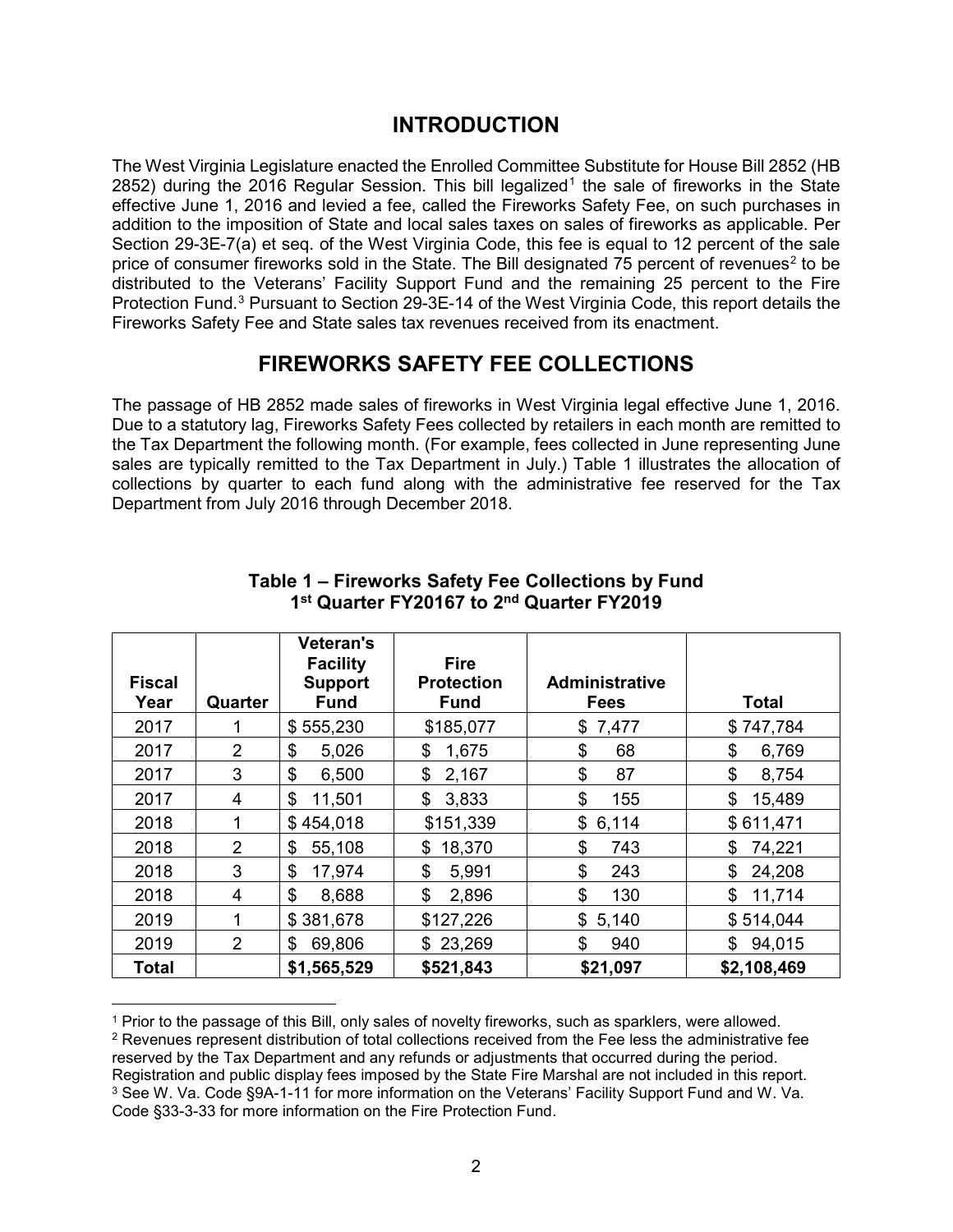In total, Fireworks Safety Fee collections totaled nearly \$2.1 million from July 2016 through December 2018. Nearly \$1.57 million in revenues benefitted the Veterans' Facility Support Fund, and more than \$521,000 in revenues benefitted the Fire Protection Fund. The Tax Department retained approximately \$21,000 in administrative fees to offset the costs of administering and monitoring the fee.

It is important to note this report only considers the Tax Department's monthly collections based on the month in which Fireworks Safety Fees were collected by the Department.[4](#page-3-1) The Tax Department distributes Fireworks Safety Fee collections to the Veterans' Facility Support Fund directly and the Fire Protection Fund via the West Virginia State Treasurer's Office each month. The Treasurer's Office distributes the latter to volunteer fire departments quarterly; some Tax Department Collections noted in this report may have not yet been remitted by the Treasurer given this difference in distribution scheduling.

### **YEAR-OVER-YEAR ANALYSIS**

<span id="page-3-0"></span>The time elapsed since enactment of the Fireworks Safety Fee statute provides some capacity for year-over-year (y/y) analysis of fees and consumer activity to date. This section examines trends over the 30 months of distribution activity available, caution must be exercised in reviewing these data. The 30-month period is a limited collection of data. Unless otherwise specified, analysis of data in this section focuses on total fees distributed and the trend by month and year.

Considering the twelve-month period from January through December 2017, 83.6 percent of the collections occurred in July and August 2017. By comparison, July and August 2018 collections comprised a smaller majority (75.2 percent) of the 12-month period spanning January through December 2018. This is primarily driven by August 2018 collections that lagged prior year by roughly 15.5 percent. There have been gradual declines in firework safety fee collections. Between calendar years 2016 and 2017 there was a decline of 5.9 percent and a decline of 9.3 percent between calendar years 2017 and 2018. During the two-year collection period, revenues declined 14.7 percent. Monthly changes of January through December collections are provided in Table 2.

<span id="page-3-1"></span> $\overline{a}$ <sup>4</sup> Collections typically occur early in the following month. For example, Fireworks Safety Fees collected by retailers in June were remitted to the Tax Department in July and represent July Collections in this report. However, these monies were not transferred to the respective funds until early August.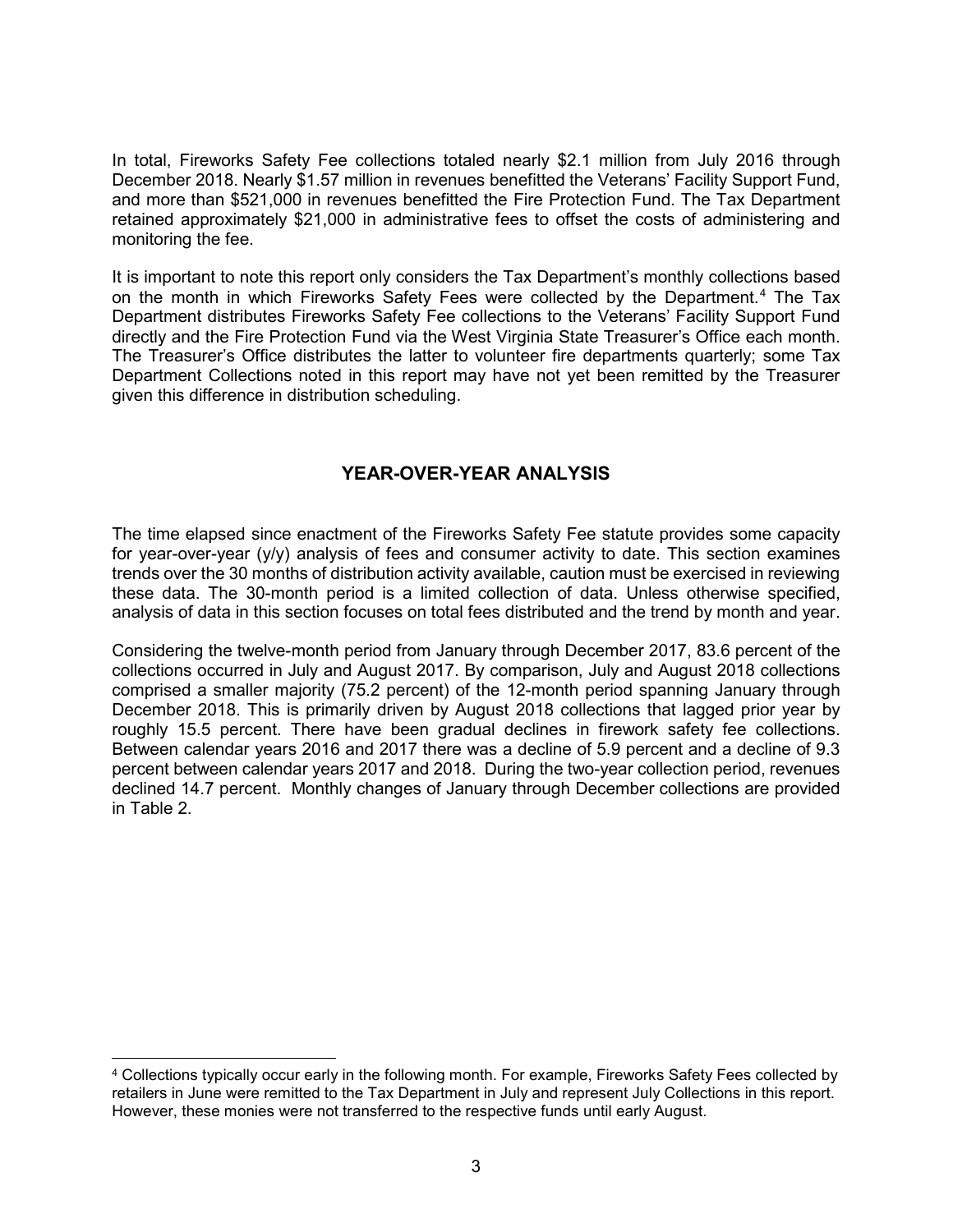| Month        | 2016        | 2017         | 2016 to<br>2017<br>Change | 2018         | 2017 to<br>2018<br>Change | 2016 to<br>2018<br>Change |
|--------------|-------------|--------------|---------------------------|--------------|---------------------------|---------------------------|
| January      | N/A         | \$<br>3,998  | N/A                       | \$<br>11,528 | 188.3%                    | N/A                       |
| February     | N/A         | \$<br>4,325  | N/A                       | \$<br>7,253  | 67.7%                     | N/A                       |
| March        | N/A         | \$<br>431    | N/A                       | \$<br>5,427  | 1159.2%                   | N/A                       |
| April        | N/A         | \$<br>1,638  | N/A                       | \$<br>1,326  | $-19.0%$                  | N/A                       |
| May          | N/A         | \$<br>1,577  | N/A                       | \$<br>10     | $-99.4%$                  | N/A                       |
| June         | N/A         | \$<br>12,274 | N/A                       | \$<br>10,378 | $-15.4%$                  | N/A                       |
| July         | \$134,814   | \$239,618    | 77.7%                     | \$185,279    | $-22.7%$                  | 37.4%                     |
| August       | \$605,941   | \$353,612    | $-41.6%$                  | \$298,756    | $-15.5%$                  | $-50.7%$                  |
| September    | \$7,029     | 18,242<br>\$ | 159.5%                    | \$<br>30,009 | 64.5%                     | 326.9%                    |
| October      | \$2,477     | \$<br>62,555 | 2425.4%                   | \$<br>68,666 | 9.8%                      | 2672.1%                   |
| November     | 3,044<br>\$ | \$<br>10,585 | 247.7%                    | \$<br>24,368 | 130.2%                    | 700.5%                    |
| December     | 1,248<br>\$ | \$<br>1,081  | $-13.4%$                  | \$<br>981    | $-9.3%$                   | $-21.5%$                  |
| <b>Total</b> | \$754,553   | \$709,936    | $-5.9%$                   | \$643,981    | $-9.3%$                   | $-14.7%$                  |

**Table 2 – Twelve-Month Analysis of Year-Over-Year Collections**

As expected, data available to date indicate increases in Fireworks Safety Fee Collections in months following major holidays (i.e., New Year's, etc.) and seasonally during warmer months. The single month with the largest collections was August 2016 and the single month with the smallest collections was May 2018. The decline in May 2018 collections was a due to an increase in refund payments.

## **STATE SALES TAX COLLECTIONS ON FIREWORKS**

<span id="page-4-0"></span>State sales tax remittances on sales of fireworks in West Virginia are lagged in the same manner as the Fireworks Safety Fee. However, since the West Virginia Sales and Use Tax return does not itemize most commodities (e.g., fireworks), the Tax Department relies on Fireworks Safety Fee collections to estimate State sales taxes based on approximate net fireworks sales.<sup>[5](#page-4-1)</sup> It is important to note that sales tax estimates provided in this report reflect State sales taxes only and do not include any municipal sales taxes collected.

Table 3 illustrates estimated State sales tax collections by month resulting from the legal sale of fireworks in West Virginia. In total, an estimated \$1.054 million in State sales taxes have been collected as a result of the legalization of fireworks purchases in West Virginia. These estimates follow a similar pattern as Fireworks Safety Fee Collections. Timing of filing monthly Consumer Sales Tax returns relative to Fireworks Safety Fee returns may alter actual collection trends.

<span id="page-4-1"></span> $\overline{a}$ <sup>5</sup> It is plausible that an unknown portion of sales tax gains from fireworks purchases may occur at the expense of other taxable goods. Therefore, the net gain to the State from fireworks sales is likely less than those estimated in this report.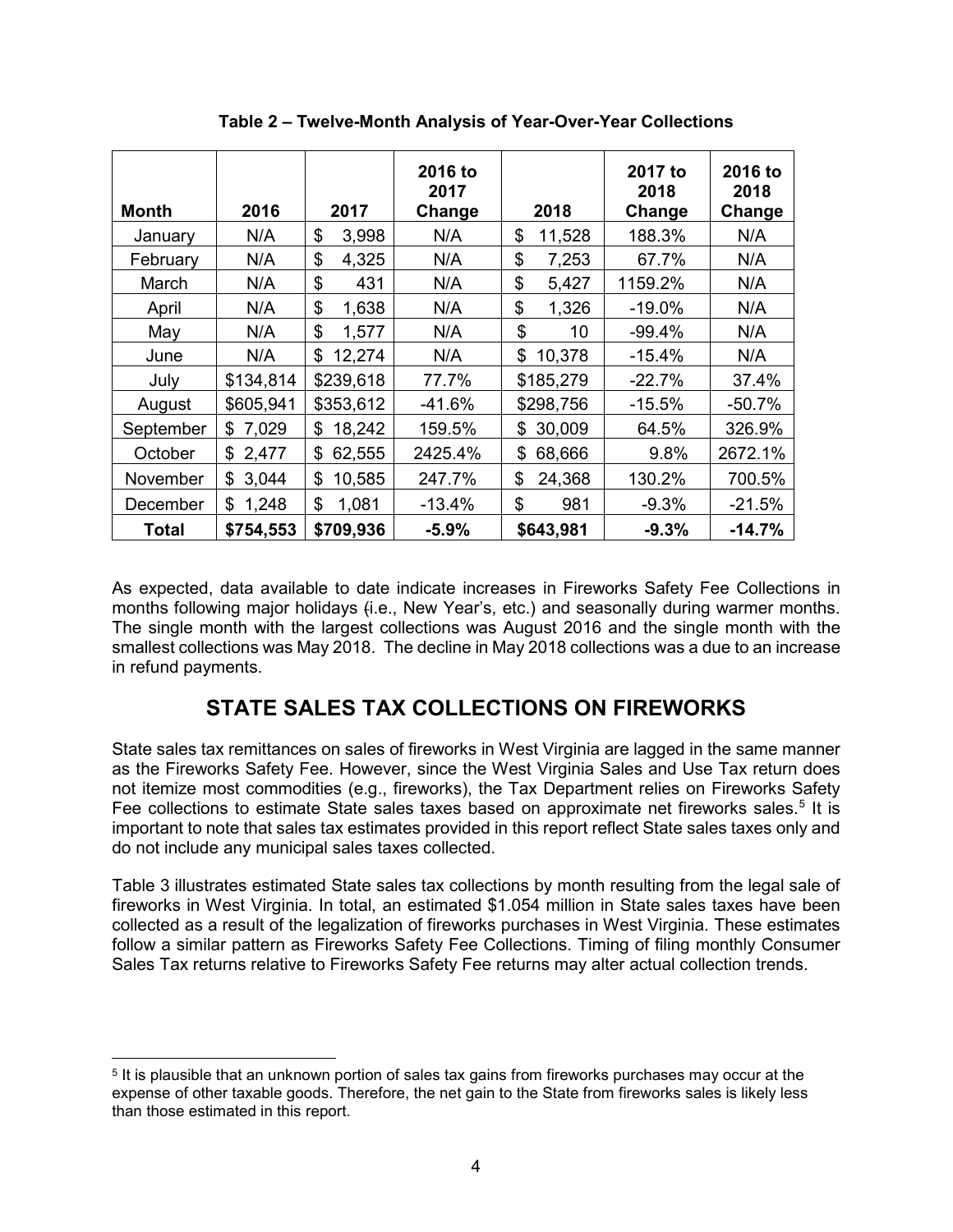| <b>Month</b>     | <b>State Sales</b><br>Taxes* |             |  |
|------------------|------------------------------|-------------|--|
| 2016 - July      | \$                           | 67,400      |  |
| 2016 - August    | \$                           | 303,000     |  |
| 2016 - September | \$                           | 3,500       |  |
| 2016 - October   | \$                           | 1,200       |  |
| 2016 - November  | \$                           | 1,500       |  |
| 2016 - December  | \$                           | 600         |  |
| 2017 - January   | \$                           | 2,000       |  |
| 2017 - February  | \$                           | 2,200       |  |
| 2017 - March     | $\overline{\mathbf{e}}$      | 200         |  |
| 2017 - April     | $\overline{\$}$              | 800         |  |
| 2017 - May       | \$                           | 800         |  |
| 2017 - June      | \$                           | 6,100       |  |
| 2017 - July      | \$                           | 119,800     |  |
| 2017 - August    | \$                           | 176,800     |  |
| 2017 - September | \$                           | 9,100       |  |
| 2017 - October   | \$                           | 31,300      |  |
| 2017 - November  | \$                           | 5,300       |  |
| 2017 - December  | $\overline{\mathbf{e}}$      | 500         |  |
| 2018 - January   | \$                           | 5,800       |  |
| 2018 - February  | \$                           | 3,600       |  |
| 2018 - March     | \$                           | 2,700       |  |
| 2018 - April     | \$                           | 700         |  |
| 2018 - May       | \$                           | 0           |  |
| 2018 - June      | \$                           | 5,200       |  |
| 2018 - July      | \$                           | 92,600      |  |
| 2018 - August    | \$                           | 149,400     |  |
| 2018 - September | \$                           | 15,000      |  |
| 2018 - October   | \$                           | 34,300      |  |
| 2018 - November  | \$                           | 12,200      |  |
| 2018 - December  | \$                           | 500         |  |
| <b>Total</b>     |                              | \$1,054,100 |  |

\* Estimated collections

Amounts rounded to nearest hundred dollars.

As noted previously, these sales tax collection estimates do not include sales taxes collected at the municipal level. Municipal sales tax returns do not itemize commodities, and the Fireworks Safety Fee return does not require retailers to identify the location of sales. These limitations